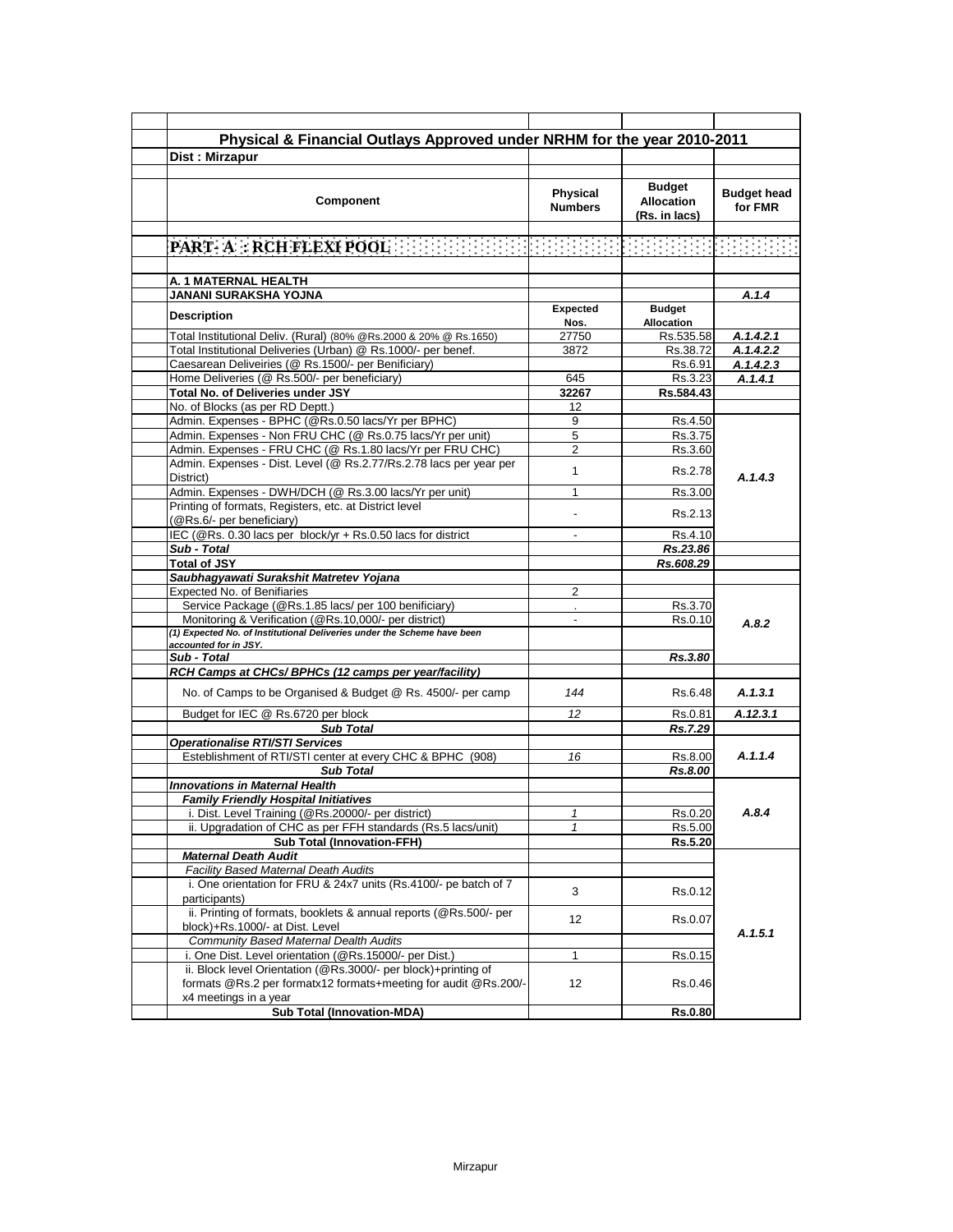| i. Orientation Workshop<br>(a) At Dist. Level<br>$\mathbf{1}$<br>(b) At Block Level @ Rs.6500/- block<br>12<br>ii. Printing of formats (730 format/block @Rs.2 per format)<br>8760<br>Sub Total (Innovation-Preg. Women & child tracking)<br><b>Strengthening of Sub Centers Accridited under JSY</b><br>Dissemination meeting in the District @ Rs 5000/-<br>1<br>Upgradation of Sub Centre in Dist (From State Level)<br>130<br>Sub Total (Innovation-S.C. Accridited under JSY))<br>Sub Total (Innovation in Maternal Health)<br>Sub-Total (Maternal Health)<br>A.2 CHILD HEALTH<br><b>Comprehensive Child Survival Programme (CCSP)</b><br>CCSP Training - FBNC (in 1st & 2nd phase districts only)<br>Training Site - District Women Hospital<br>Expected No. of Participants<br>12<br>No. of Batches to be Organised and Budget @ Rs.12,000 per Batch<br>$\overline{2}$<br>No. of Batches to be Supervised and Budget @ Rs.3,200 per Batch<br>0<br>Sub - Total<br><b>Training at Medical College under CCSP Prog</b><br>Support staff to Medical Collage<br>Physicians training/F-IMNCI<br><b>Sub Total</b><br><b>CCSP Training - NSSK (in 3rd phase districts only)</b> | Rs.0.25<br>Rs.0.78<br>Rs.0.18<br>Rs.1.21<br>Rs.0.05<br>Rs.0.00<br><b>Rs.0.05</b><br>Rs.7.26<br>Rs.634.64<br>Rs.0.24<br>Rs.0.00<br>Rs.0.240 | A.10.3<br>A.1.1.5<br>A.11.5.2 |
|--------------------------------------------------------------------------------------------------------------------------------------------------------------------------------------------------------------------------------------------------------------------------------------------------------------------------------------------------------------------------------------------------------------------------------------------------------------------------------------------------------------------------------------------------------------------------------------------------------------------------------------------------------------------------------------------------------------------------------------------------------------------------------------------------------------------------------------------------------------------------------------------------------------------------------------------------------------------------------------------------------------------------------------------------------------------------------------------------------------------------------------------------------------------------------|--------------------------------------------------------------------------------------------------------------------------------------------|-------------------------------|
|                                                                                                                                                                                                                                                                                                                                                                                                                                                                                                                                                                                                                                                                                                                                                                                                                                                                                                                                                                                                                                                                                                                                                                                |                                                                                                                                            |                               |
|                                                                                                                                                                                                                                                                                                                                                                                                                                                                                                                                                                                                                                                                                                                                                                                                                                                                                                                                                                                                                                                                                                                                                                                |                                                                                                                                            |                               |
|                                                                                                                                                                                                                                                                                                                                                                                                                                                                                                                                                                                                                                                                                                                                                                                                                                                                                                                                                                                                                                                                                                                                                                                |                                                                                                                                            |                               |
|                                                                                                                                                                                                                                                                                                                                                                                                                                                                                                                                                                                                                                                                                                                                                                                                                                                                                                                                                                                                                                                                                                                                                                                |                                                                                                                                            |                               |
|                                                                                                                                                                                                                                                                                                                                                                                                                                                                                                                                                                                                                                                                                                                                                                                                                                                                                                                                                                                                                                                                                                                                                                                |                                                                                                                                            |                               |
|                                                                                                                                                                                                                                                                                                                                                                                                                                                                                                                                                                                                                                                                                                                                                                                                                                                                                                                                                                                                                                                                                                                                                                                |                                                                                                                                            |                               |
|                                                                                                                                                                                                                                                                                                                                                                                                                                                                                                                                                                                                                                                                                                                                                                                                                                                                                                                                                                                                                                                                                                                                                                                |                                                                                                                                            |                               |
|                                                                                                                                                                                                                                                                                                                                                                                                                                                                                                                                                                                                                                                                                                                                                                                                                                                                                                                                                                                                                                                                                                                                                                                |                                                                                                                                            |                               |
|                                                                                                                                                                                                                                                                                                                                                                                                                                                                                                                                                                                                                                                                                                                                                                                                                                                                                                                                                                                                                                                                                                                                                                                |                                                                                                                                            |                               |
|                                                                                                                                                                                                                                                                                                                                                                                                                                                                                                                                                                                                                                                                                                                                                                                                                                                                                                                                                                                                                                                                                                                                                                                |                                                                                                                                            |                               |
|                                                                                                                                                                                                                                                                                                                                                                                                                                                                                                                                                                                                                                                                                                                                                                                                                                                                                                                                                                                                                                                                                                                                                                                |                                                                                                                                            |                               |
|                                                                                                                                                                                                                                                                                                                                                                                                                                                                                                                                                                                                                                                                                                                                                                                                                                                                                                                                                                                                                                                                                                                                                                                |                                                                                                                                            |                               |
|                                                                                                                                                                                                                                                                                                                                                                                                                                                                                                                                                                                                                                                                                                                                                                                                                                                                                                                                                                                                                                                                                                                                                                                |                                                                                                                                            |                               |
|                                                                                                                                                                                                                                                                                                                                                                                                                                                                                                                                                                                                                                                                                                                                                                                                                                                                                                                                                                                                                                                                                                                                                                                |                                                                                                                                            |                               |
|                                                                                                                                                                                                                                                                                                                                                                                                                                                                                                                                                                                                                                                                                                                                                                                                                                                                                                                                                                                                                                                                                                                                                                                |                                                                                                                                            |                               |
|                                                                                                                                                                                                                                                                                                                                                                                                                                                                                                                                                                                                                                                                                                                                                                                                                                                                                                                                                                                                                                                                                                                                                                                |                                                                                                                                            |                               |
|                                                                                                                                                                                                                                                                                                                                                                                                                                                                                                                                                                                                                                                                                                                                                                                                                                                                                                                                                                                                                                                                                                                                                                                |                                                                                                                                            |                               |
|                                                                                                                                                                                                                                                                                                                                                                                                                                                                                                                                                                                                                                                                                                                                                                                                                                                                                                                                                                                                                                                                                                                                                                                |                                                                                                                                            |                               |
|                                                                                                                                                                                                                                                                                                                                                                                                                                                                                                                                                                                                                                                                                                                                                                                                                                                                                                                                                                                                                                                                                                                                                                                |                                                                                                                                            |                               |
|                                                                                                                                                                                                                                                                                                                                                                                                                                                                                                                                                                                                                                                                                                                                                                                                                                                                                                                                                                                                                                                                                                                                                                                | Rs.0.00                                                                                                                                    | A.11.5.2                      |
|                                                                                                                                                                                                                                                                                                                                                                                                                                                                                                                                                                                                                                                                                                                                                                                                                                                                                                                                                                                                                                                                                                                                                                                | Rs.0.00                                                                                                                                    |                               |
|                                                                                                                                                                                                                                                                                                                                                                                                                                                                                                                                                                                                                                                                                                                                                                                                                                                                                                                                                                                                                                                                                                                                                                                | Rs.0.00                                                                                                                                    |                               |
|                                                                                                                                                                                                                                                                                                                                                                                                                                                                                                                                                                                                                                                                                                                                                                                                                                                                                                                                                                                                                                                                                                                                                                                |                                                                                                                                            |                               |
| Training Site - District Women Hospital                                                                                                                                                                                                                                                                                                                                                                                                                                                                                                                                                                                                                                                                                                                                                                                                                                                                                                                                                                                                                                                                                                                                        |                                                                                                                                            |                               |
| Expected No. of Participants                                                                                                                                                                                                                                                                                                                                                                                                                                                                                                                                                                                                                                                                                                                                                                                                                                                                                                                                                                                                                                                                                                                                                   |                                                                                                                                            |                               |
| No. of Batches to be Organised and Budget @ Rs.38,500 per Batch<br>0                                                                                                                                                                                                                                                                                                                                                                                                                                                                                                                                                                                                                                                                                                                                                                                                                                                                                                                                                                                                                                                                                                           | Rs.0.00                                                                                                                                    | A.11.5.5                      |
| No. of Batches to be Supervised and Budget @ Rs.3,500 per Batch<br>0                                                                                                                                                                                                                                                                                                                                                                                                                                                                                                                                                                                                                                                                                                                                                                                                                                                                                                                                                                                                                                                                                                           | Rs.0.00                                                                                                                                    |                               |
| Sub - Total                                                                                                                                                                                                                                                                                                                                                                                                                                                                                                                                                                                                                                                                                                                                                                                                                                                                                                                                                                                                                                                                                                                                                                    | <b>Rs.0.00</b>                                                                                                                             |                               |
| CCSP Training of ASHAs, ANMs, LHVs - (1st & 2nd Phase<br>Districts)                                                                                                                                                                                                                                                                                                                                                                                                                                                                                                                                                                                                                                                                                                                                                                                                                                                                                                                                                                                                                                                                                                            |                                                                                                                                            |                               |
| Expected No. of Participants (approx. 24 per batch)<br>0                                                                                                                                                                                                                                                                                                                                                                                                                                                                                                                                                                                                                                                                                                                                                                                                                                                                                                                                                                                                                                                                                                                       |                                                                                                                                            |                               |
| No. of Batches to be Organised and Budget @ Rs.1,65,000 per Batch<br>0                                                                                                                                                                                                                                                                                                                                                                                                                                                                                                                                                                                                                                                                                                                                                                                                                                                                                                                                                                                                                                                                                                         | Rs.0.00                                                                                                                                    | A.11.5.1                      |
| No. of Batches of ToT and Budget @ Rs.2,39,000 per Batch<br>0                                                                                                                                                                                                                                                                                                                                                                                                                                                                                                                                                                                                                                                                                                                                                                                                                                                                                                                                                                                                                                                                                                                  | Rs.0.00                                                                                                                                    |                               |
| Sub - Total                                                                                                                                                                                                                                                                                                                                                                                                                                                                                                                                                                                                                                                                                                                                                                                                                                                                                                                                                                                                                                                                                                                                                                    | Rs.0.00                                                                                                                                    |                               |
| CCSP Training of ASHAs, ANMs, LHVs - (3rd Phase Districts)                                                                                                                                                                                                                                                                                                                                                                                                                                                                                                                                                                                                                                                                                                                                                                                                                                                                                                                                                                                                                                                                                                                     |                                                                                                                                            |                               |
| Expected No. of Participants (approx. 24 per batch)<br>0                                                                                                                                                                                                                                                                                                                                                                                                                                                                                                                                                                                                                                                                                                                                                                                                                                                                                                                                                                                                                                                                                                                       |                                                                                                                                            |                               |
| No. of Batches to be Organised and Budget @ Rs.1,65,000 per Batch<br>0                                                                                                                                                                                                                                                                                                                                                                                                                                                                                                                                                                                                                                                                                                                                                                                                                                                                                                                                                                                                                                                                                                         | Rs.0.00                                                                                                                                    | A.11.5.1                      |
|                                                                                                                                                                                                                                                                                                                                                                                                                                                                                                                                                                                                                                                                                                                                                                                                                                                                                                                                                                                                                                                                                                                                                                                |                                                                                                                                            |                               |
| No. of Batches of ToT and Budget @ Rs.2,39,000 per Batch<br>0                                                                                                                                                                                                                                                                                                                                                                                                                                                                                                                                                                                                                                                                                                                                                                                                                                                                                                                                                                                                                                                                                                                  | Rs.0.00                                                                                                                                    |                               |
| Sub - Total                                                                                                                                                                                                                                                                                                                                                                                                                                                                                                                                                                                                                                                                                                                                                                                                                                                                                                                                                                                                                                                                                                                                                                    | Rs.0.000                                                                                                                                   |                               |
| CCSP Training of Supervisors (in 1st & 2nd phase districts                                                                                                                                                                                                                                                                                                                                                                                                                                                                                                                                                                                                                                                                                                                                                                                                                                                                                                                                                                                                                                                                                                                     |                                                                                                                                            |                               |
| only)<br>No. of Batches (16 participants) to be Organised and Budget @                                                                                                                                                                                                                                                                                                                                                                                                                                                                                                                                                                                                                                                                                                                                                                                                                                                                                                                                                                                                                                                                                                         |                                                                                                                                            |                               |
| 18                                                                                                                                                                                                                                                                                                                                                                                                                                                                                                                                                                                                                                                                                                                                                                                                                                                                                                                                                                                                                                                                                                                                                                             | Rs.4.410                                                                                                                                   |                               |
| Rs.24,500 per Batch                                                                                                                                                                                                                                                                                                                                                                                                                                                                                                                                                                                                                                                                                                                                                                                                                                                                                                                                                                                                                                                                                                                                                            |                                                                                                                                            | A.11.5.1                      |
| No. of Batches to be Supervised and Budget for Observer Visit @<br>4<br>Rs.3,200 per Batch                                                                                                                                                                                                                                                                                                                                                                                                                                                                                                                                                                                                                                                                                                                                                                                                                                                                                                                                                                                                                                                                                     | Rs.0.13                                                                                                                                    |                               |
| Sub - Total                                                                                                                                                                                                                                                                                                                                                                                                                                                                                                                                                                                                                                                                                                                                                                                                                                                                                                                                                                                                                                                                                                                                                                    | Rs.4.538                                                                                                                                   |                               |
| <b>Site Stregthening</b>                                                                                                                                                                                                                                                                                                                                                                                                                                                                                                                                                                                                                                                                                                                                                                                                                                                                                                                                                                                                                                                                                                                                                       |                                                                                                                                            |                               |
| Strengthening of FBNC/NSSK Site (@ Rs.30,000/- per site)<br>1                                                                                                                                                                                                                                                                                                                                                                                                                                                                                                                                                                                                                                                                                                                                                                                                                                                                                                                                                                                                                                                                                                                  | Rs.0.30                                                                                                                                    |                               |
| Strengthening of CCSP Training Site (@ Rs.2,33,500/- per site)<br>0                                                                                                                                                                                                                                                                                                                                                                                                                                                                                                                                                                                                                                                                                                                                                                                                                                                                                                                                                                                                                                                                                                            | Rs.0.00                                                                                                                                    | A.11.5.1                      |
| <b>Sub Total</b>                                                                                                                                                                                                                                                                                                                                                                                                                                                                                                                                                                                                                                                                                                                                                                                                                                                                                                                                                                                                                                                                                                                                                               | Rs.0.30                                                                                                                                    |                               |
| Establishment, Operationalisation & Construction of SNCU                                                                                                                                                                                                                                                                                                                                                                                                                                                                                                                                                                                                                                                                                                                                                                                                                                                                                                                                                                                                                                                                                                                       |                                                                                                                                            |                               |
| Establishment and Operating Exp. Of old SNCU in 7 Dist. @Rs.25<br>0                                                                                                                                                                                                                                                                                                                                                                                                                                                                                                                                                                                                                                                                                                                                                                                                                                                                                                                                                                                                                                                                                                            |                                                                                                                                            |                               |
| lacs                                                                                                                                                                                                                                                                                                                                                                                                                                                                                                                                                                                                                                                                                                                                                                                                                                                                                                                                                                                                                                                                                                                                                                           | Rs.0.0                                                                                                                                     | A.2.2                         |
| Construction of of new SNCU in 5 Dist. (@Rs.30 lacs)<br>$\mathbf{1}$                                                                                                                                                                                                                                                                                                                                                                                                                                                                                                                                                                                                                                                                                                                                                                                                                                                                                                                                                                                                                                                                                                           | Rs.30.0                                                                                                                                    | A.9.2.2                       |
|                                                                                                                                                                                                                                                                                                                                                                                                                                                                                                                                                                                                                                                                                                                                                                                                                                                                                                                                                                                                                                                                                                                                                                                | Rs.30.0                                                                                                                                    |                               |
| Sub - Total                                                                                                                                                                                                                                                                                                                                                                                                                                                                                                                                                                                                                                                                                                                                                                                                                                                                                                                                                                                                                                                                                                                                                                    |                                                                                                                                            |                               |
| Infant death audit (Aligarh & Banda only)                                                                                                                                                                                                                                                                                                                                                                                                                                                                                                                                                                                                                                                                                                                                                                                                                                                                                                                                                                                                                                                                                                                                      |                                                                                                                                            | A.2.8                         |
| No. of blocks in the district<br>0                                                                                                                                                                                                                                                                                                                                                                                                                                                                                                                                                                                                                                                                                                                                                                                                                                                                                                                                                                                                                                                                                                                                             | Rs.0.0                                                                                                                                     |                               |
| Sub - Total<br>Infant & Young Child feeding (IYCF)                                                                                                                                                                                                                                                                                                                                                                                                                                                                                                                                                                                                                                                                                                                                                                                                                                                                                                                                                                                                                                                                                                                             | Rs.0.00                                                                                                                                    |                               |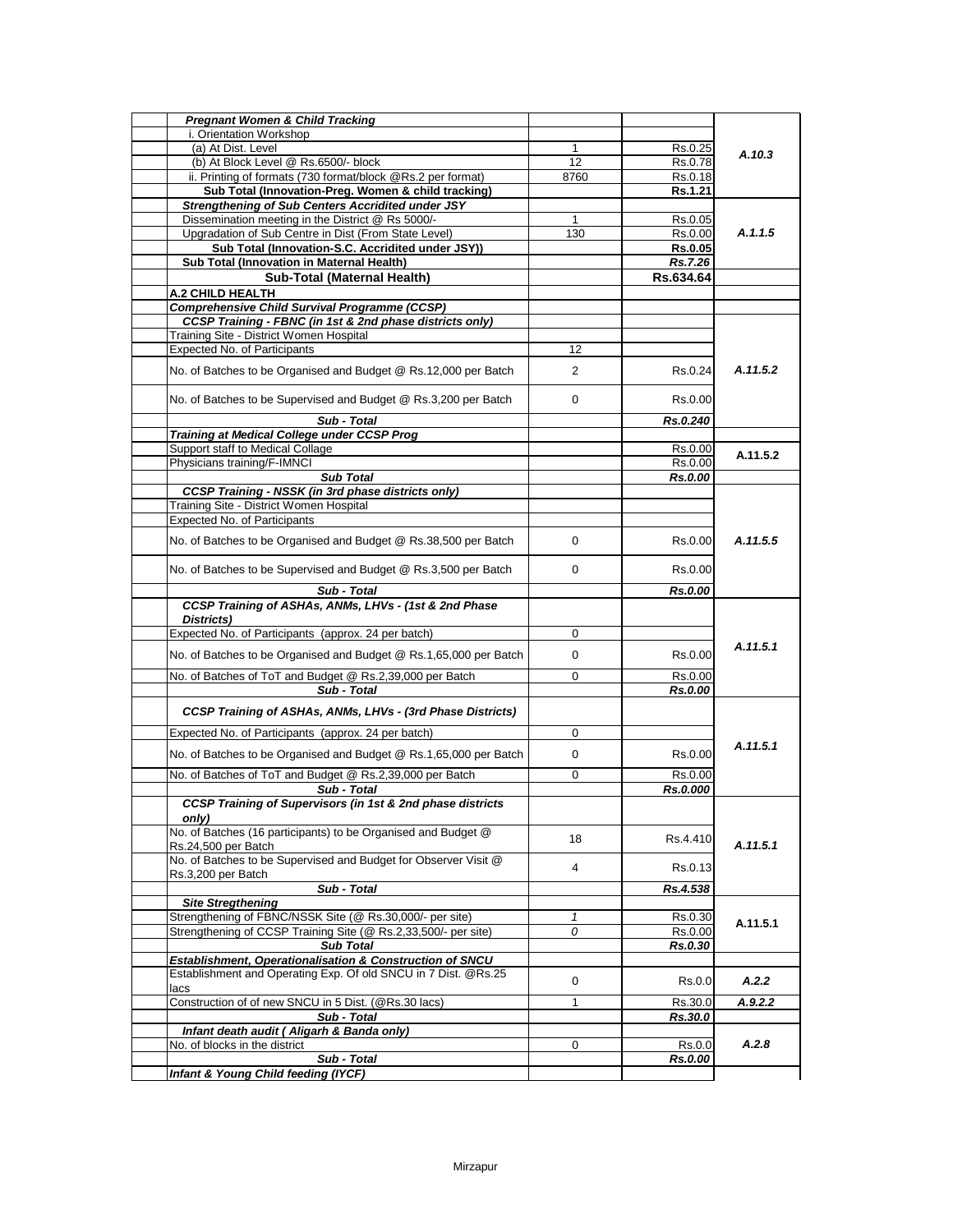| Mass Awareness Campaign during World Breastfeeding Week                                                                    | 1                   | Rs.0.50        | A.2.5   |
|----------------------------------------------------------------------------------------------------------------------------|---------------------|----------------|---------|
| Sub - Total                                                                                                                |                     | <b>Rs.0.50</b> |         |
| Supportive Supervision through Reputed Institutions (for 1st                                                               |                     |                |         |
| & 2nd pase districts only)                                                                                                 |                     |                |         |
| One Supervisor per block @ Rs.5,000/- p.m. for 12 months                                                                   | 0                   | Rs.0.0         |         |
| Mobility for supervisors @ Rs.3,000/- p.m. for 12 months                                                                   | 0                   | Rs.0.0         |         |
| Institutional support @ Rs.5,000/- p.m. for 12 months                                                                      | 0                   | Rs.0.0         |         |
| Sub - Total                                                                                                                |                     | <b>Rs.0.00</b> |         |
| Sub-Total (CCSP)                                                                                                           |                     | Rs.35.58       |         |
| Implementation of Bal Swasthya Poshan Mah (BSPM)                                                                           |                     |                |         |
| Joint Meetings of Health & ICDS - 2 Planning Meetings at District<br>Level in a year @ Rs. 5000/- per meeting for 2 Rounds | 1 Dist.             | Rs.0.10        |         |
| Joint planning meeting of health and ICDS at Block level Rs. 2000 per<br>meeting for 2 rounds                              | 12 Blocks           | Rs.0.48        |         |
| Joint Orientation of ASHAs & ANMs (@Rs. 25/- per participant) for 2<br>Rounds                                              | 2252 ANM and<br>AWW | Rs.1.13        | A.2.7   |
| Printing of Guidelines, Reporting & Monitoring Formats (@ Rs.2,000/- per<br>block/round) for 2 rounds                      | 12 Blocks           | Rs.0.48        |         |
| Dissemination meeting at District level Rs. 5000 per meeting per<br>District for 2 Rounds                                  | 1 Dist.             | Rs.0.10        |         |
| Sub - Total                                                                                                                |                     | <b>Rs.2.29</b> |         |
| <b>School Health Programme</b>                                                                                             |                     |                |         |
| Total No. of Blocks in the district                                                                                        | 12                  |                |         |
| No. of Schools to be covered (60 Schools per block)                                                                        | 720                 |                |         |
| District Sensitization workshop                                                                                            | $\mathbf 1$         | Rs. 0.15       |         |
| Contingencies for printing of Health Card, etc. (@Rs.500/- per school)                                                     | 720                 | Rs. 3.60       |         |
| Budget for Mobility (@Rs.300 per visit x 1 visit)                                                                          | 720                 | Rs. 2.16       |         |
| Sub Total (Prog. Implementation)                                                                                           |                     | Rs. 5.91       |         |
| Traning program for 40 schools per block (where<br>program is already running)                                             | 480                 |                |         |
| Training of District Trainers- Honorarium to district traininer @ Rs.<br>350 *2days                                        | 3                   | Rs. 0.02       |         |
| Honorarium to traininees from block@ Rs. 400 *2days per block                                                              | 36                  | Rs. 0.29       | A.2.4   |
| Training of Block Trainers - Honorarium to block resource persons @<br>Rs. 300 *2days*2 batches per block                  | 36                  | Rs. 0.43       |         |
| Honararium to Teachers @ Rs. 250*2 teachers per school *2 days                                                             | 960                 | Rs. 4.80       |         |
| <b>Sub Total (Training)</b>                                                                                                |                     | Rs. 5.54       |         |
| For training program unspent balance is available at the district                                                          |                     | Rs. 3.53       |         |
| <b>Actual Allocation for training</b>                                                                                      |                     | Rs. 2.01       |         |
| Weighing scale, Ht./Wt Charts, Measuring tape etc. @ Rs1000 per<br>school x 20 new schools/block                           | 240                 | Rs. 0.00       |         |
| Procurement of IFA tablets (30 mg tablets) for all schools                                                                 | 10800000            | Rs. 0.00       |         |
| Procurement of deworming tablets for all schools                                                                           | 216000              | Rs. 0.00       |         |
| <b>Sub Total (Procurement)</b>                                                                                             |                     | Rs. 0.00       |         |
| <b>Total (School Health)</b>                                                                                               |                     | Rs. 7.92       |         |
| <b>Total Child Health</b>                                                                                                  |                     | Rs.45.79       |         |
| A3. Family Planning                                                                                                        |                     |                |         |
| <b>Terminal/Limiting Methods</b>                                                                                           |                     |                | A.3.1   |
| Dissemination of manuals on sterilization standards & quality<br>assurance of sterilization services                       | $\mathbf{1}$        | Rs. 0.40       | A.3.1.1 |
| NSV Camps in Districts (6 camps/dist. @ Rs.35,000/- per camp)                                                              | 6                   | Rs. 2.10       | A.3.1.3 |
| <b>Compensation for Female Sterilization</b>                                                                               | 11796               | Rs. 117.96     | A.3.1.4 |
| <b>Compensation for Male Sterilization</b>                                                                                 | 170                 | Rs. 2.55       | A.3.1.5 |
| Accrediation of private providers of sterilization services                                                                |                     |                |         |
| <b>Female Sterilization</b>                                                                                                |                     | Rs. 0.50       | A.3.1.6 |
| Male Sterilization (NSV)                                                                                                   |                     | Rs. 0.10       |         |
| <b>Spacing Methods</b>                                                                                                     |                     |                | A.3.2   |
| IUD services at health facilities/compensation                                                                             | 32413               | Rs. 6.48       | A.3.2.2 |
| Accrediation of private providers of IUD services                                                                          |                     | Rs. 0.05       | A.3.2.3 |
| Family Welfare Counsellor@9000 per month                                                                                   | 3                   | Rs. 3.24       | A.9.1.5 |
| <b>Sub Total</b>                                                                                                           |                     | Rs. 133.38     |         |
|                                                                                                                            |                     |                |         |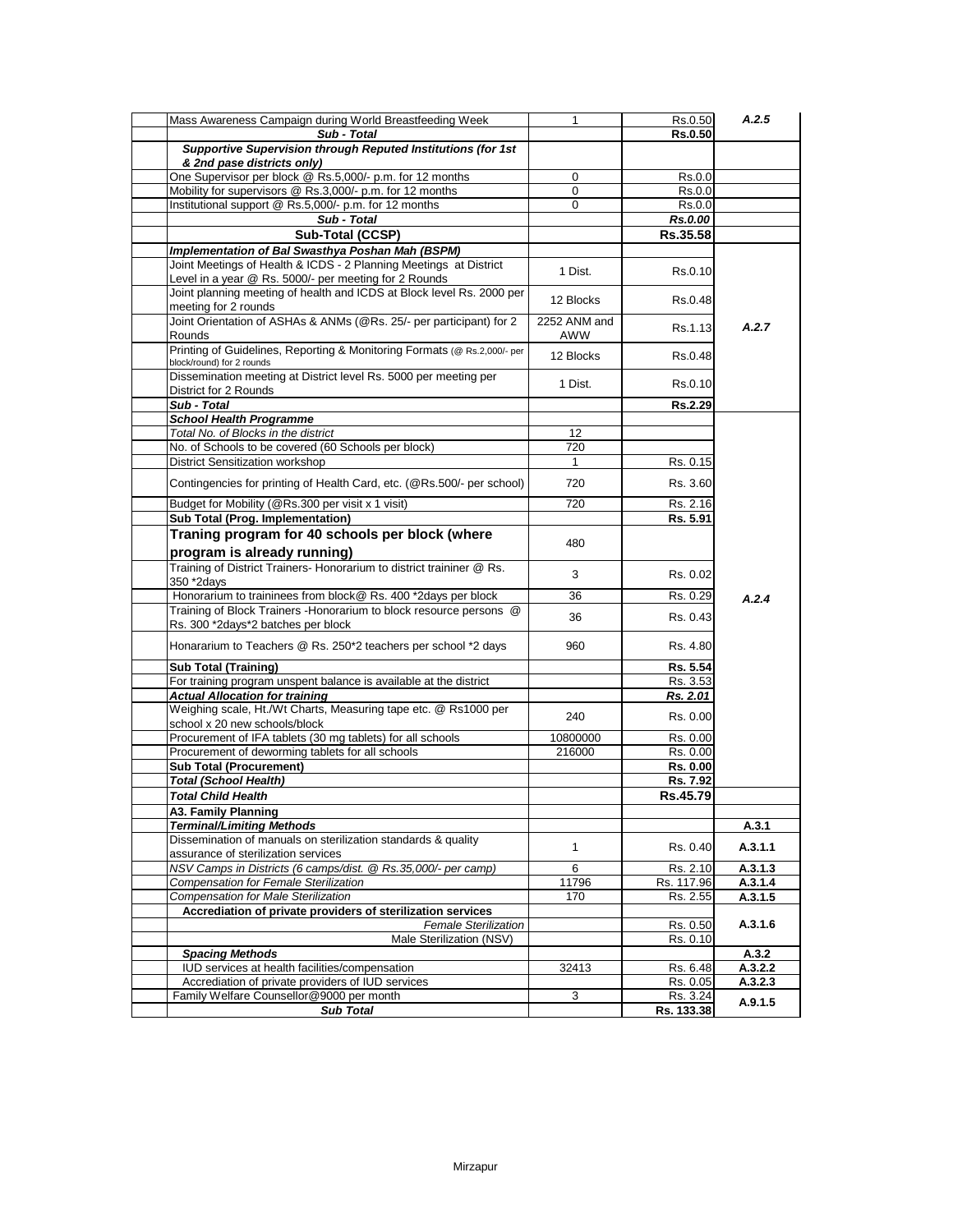| <b>PCPNDT and Sex-Ratio</b>                                                                                        |                |                |          |
|--------------------------------------------------------------------------------------------------------------------|----------------|----------------|----------|
| Visit of District Inspection & Monitoring Committee                                                                | 10             | Rs. 0.10       |          |
| Sensitization Workshop at District level                                                                           | 1              | Rs. 0.40       | A.8.1    |
| Organising Competions at Inter/Degree Colleges                                                                     | 3              | Rs. 0.10       |          |
| Orientation of members of Dist advisory committee at Division                                                      |                | Rs. 0.10       |          |
| <b>IEC Activities &amp; Conigency</b>                                                                              |                |                |          |
| <b>IEC Activities</b>                                                                                              |                | Rs. 0.25       |          |
| Contigency                                                                                                         |                | Rs. 0.02       | A.12.4   |
|                                                                                                                    |                |                |          |
| TA/DA to Dist. level Staff for attending workshop, training, meetings                                              |                | Rs. 0.20       |          |
| <b>Sub Total</b>                                                                                                   |                | Rs. 1.17       |          |
| <b>Sub-Total (Family Planning)</b>                                                                                 |                | Rs.134.55      |          |
| A.4 ARSH                                                                                                           |                |                |          |
| <b>Saloni Scheme</b>                                                                                               |                |                |          |
| No. of Blocks in District                                                                                          | 12             |                |          |
| No. of Schools to be covered (10 Schools per block)                                                                | 120            |                | A.4.1    |
| No. of Benificiaries (150 per school)                                                                              | 18000          |                |          |
| Sensitization Workshop at District level                                                                           | 1              | Rs. 0.15       |          |
| Budget for Visit of Medical Team (@Rs.300/- per visit x 2 visits per                                               |                |                |          |
| school)                                                                                                            | 240            | Rs. 0.72       | A.4.2    |
| Budget for Preparing Saloni Sabha (Rs.300/- p.m. per school x 10                                                   |                |                |          |
| months)                                                                                                            | 1200           | Rs. 3.60       |          |
| Procurement of IFA tablets (100 mg tablets) for all schools                                                        | 864000         | Rs.0.00        |          |
| Procurement of deworming tablets for all schools 2 tab/Benf.                                                       | 36000          | Rs.0.00        | A.13.2.5 |
| Sub-Total (Adolescent Health)                                                                                      |                | <b>Rs.4.47</b> |          |
| A.5 Urban RCH                                                                                                      |                |                |          |
| <b>Urban RCH plan /activities</b>                                                                                  |                |                |          |
| <b>Buildina</b>                                                                                                    | 1              | 0.84           |          |
| Manpower(1Doctor @ 24000/month,1Staff Nurse@ 15000/month,2                                                         |                |                |          |
| ANMs@9000/month,2 Security guards @ 4000/month,1 Ayah                                                              | 1              | 8.52           |          |
| 4000/month,& 1 Sweeper 2000/month                                                                                  |                |                |          |
| Other Expenses                                                                                                     | 1              | 0.41           | A.5.1    |
| IEC.                                                                                                               |                |                |          |
|                                                                                                                    | $\mathbf{1}$   | 0.1            |          |
| <b>Subtotal</b>                                                                                                    |                | 9.87           |          |
| The cost of Drugs(Rs 10,000/month/Health post) and consumables(Rs 3,000/month/Health Post) for Urban RCH amounting |                |                |          |
| to Rs 1.56 Lacs would be met from the Mission Flexipool                                                            |                |                |          |
| <b>A9. INFRASTRUCTURE &amp; HR</b>                                                                                 |                |                |          |
| <b>Contractual Staff &amp; Services</b>                                                                            |                |                |          |
| Position                                                                                                           | No.            | <b>Budget</b>  |          |
| Contractual ANM (@Rs.9000/- pm)                                                                                    | 35             | Rs. 37.80      | A.9.1.1  |
| Staff Nurse in the district (@Rs.15000/- pm)                                                                       | 13             | Rs. 23.40      | A.9.1.3  |
| MBBS (Male/Female) @ Rs.30000/- pm                                                                                 | 10             | Rs. 36.00      |          |
| Specialist at On Call basis for CHC (@ Rs.1000/- per visit) No. of                                                 |                |                |          |
| calls for 6 moths                                                                                                  | 40             | Rs. 0.40       |          |
| Specialist at On Call basis for Dist. Hospital (Male)/DCH(@ Rs.1000/-                                              |                |                |          |
| per visit)                                                                                                         | 80             | Rs. 0.80       |          |
| Specialist at Dist. Hospital (Male)/DCH(@ Rs.40000/- pm for                                                        |                |                | A.9.1.4  |
| MS/MD/MDS & @Rs.35000/- for Diploma holders)                                                                       | $\overline{2}$ | Rs. 8.40       |          |
|                                                                                                                    |                |                |          |
| Specialist at DWH/DCH (@ Rs.40000/- pm for MS/MD/MDS &                                                             |                | Rs. 8.40       |          |
| @Rs.35000/- for Diploma holders)/MBBS(LMO if already on contract)                                                  | 2              |                |          |
| Paramedical staff/LT for CHC (@ Rs.9000/- pm)                                                                      | 7              | Rs. 7.56       |          |
| Paramedical staff for DH/DWH/DCH (@ Rs.9000/- pm)                                                                  | 2              | Rs. 2.16       | A.9.1.5  |
| Data Assistant (@ Rs.8000/- pm)                                                                                    | $\overline{2}$ | Rs. 1.92       |          |
| <b>Sub-Total (Human Resources)</b>                                                                                 |                | Rs.126.84      |          |
| A.10. INSTITUTIONAL STRENGTHENING                                                                                  |                |                |          |
|                                                                                                                    |                |                |          |
| <b>Logistics Management/Improvement</b>                                                                            |                |                |          |
| <b>Stregthening of Logistic Management</b>                                                                         |                |                |          |
| Divisional logistic management                                                                                     | 0              | Rs. 0.00       |          |
| <b>Transportation of Logistic</b>                                                                                  | 1              |                | A.10.2   |
| Divisional level @ Rs 50000/-                                                                                      |                | Rs. 0.50       |          |
| District level @ Rs 30000/-<br>Block level @ Rs 12000/-                                                            | 1              | Rs. 0.30       |          |
|                                                                                                                    | 12             | Rs. 1.44       |          |
| <b>Sub-Total (Logistics Strengthening)</b>                                                                         |                | <b>Rs.2.24</b> |          |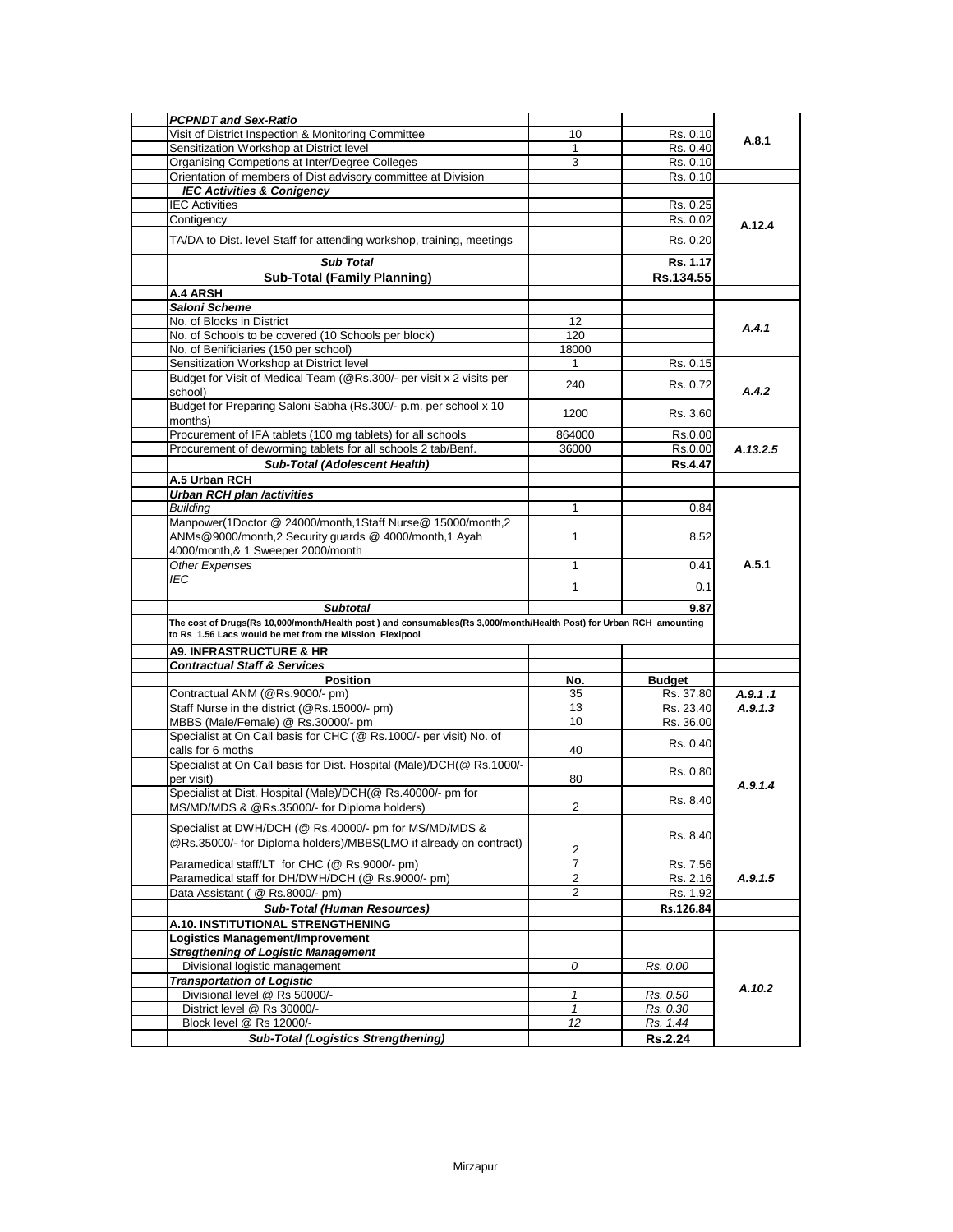| <b>Rent for Sub-Centres</b>                                                                         |                                   |                                                     |                               |
|-----------------------------------------------------------------------------------------------------|-----------------------------------|-----------------------------------------------------|-------------------------------|
| No. of SCs in Rented Bldgs & Budget @ Rs. 250/- p.m.                                                | 44                                | Rs.1.32                                             | A.10.4                        |
| <b>Sub-Total (Sub Center Rent)</b>                                                                  |                                   | <b>Rs.1.32</b>                                      |                               |
| <b>A.11 TRAINING</b>                                                                                |                                   |                                                     |                               |
| <b>Training- Skill Birth Attendant</b>                                                              |                                   |                                                     |                               |
| <b>Training at DWH/Combined Hosp</b>                                                                |                                   |                                                     |                               |
| Target at DWH                                                                                       | 28                                |                                                     |                               |
| No. of Particpants per batch                                                                        | 4                                 |                                                     |                               |
| No. of Batches                                                                                      | $\overline{7}$                    | Rs.7.73                                             |                               |
| New Site Stregthening at DWH                                                                        | $\sim$                            | Rs.0.00                                             |                               |
| Existing site stregthening                                                                          |                                   | Rs.0.40                                             |                               |
| Sub-Total (DWH-SBA)                                                                                 |                                   | Rs.8.13                                             |                               |
|                                                                                                     |                                   |                                                     | A.11.3.1                      |
| Training at FRU/24X7                                                                                |                                   |                                                     |                               |
| Name of the selected Training Site FRU/24X7                                                         | 0                                 |                                                     |                               |
| Target at FRU/24X7                                                                                  | 0                                 |                                                     |                               |
| No. of Particpants per batch                                                                        | 0                                 |                                                     |                               |
| No. of Batches                                                                                      | 0                                 | Rs.0.00                                             |                               |
| New Site Stregthening at FRU                                                                        | $\sim$                            | Rs.0.00                                             |                               |
| Existing site stregthening                                                                          |                                   | Rs.0.00                                             |                               |
| Sub-Total (FRU-SBA)                                                                                 |                                   | <b>Rs.0.00</b>                                      |                               |
| <b>Sub-Total(SBA Training)</b>                                                                      |                                   | Rs.8.13                                             |                               |
| A.14 PROGRAM MANAGEMENT                                                                             |                                   |                                                     |                               |
| Personal & Other Expense of Dist. PMU (Rs.94500/- pm)                                               | 1                                 | Rs.11.34                                            | A.14.2                        |
| Operational Cost (Rs. 60000/- pm)                                                                   | $\mathbf 1$                       | Rs.7.20                                             | A.14.4                        |
| Sub-Total (Program Management)                                                                      |                                   | Rs.18.54                                            |                               |
| <b>Total for RCH Flexipool (Part A)</b>                                                             |                                   | Rs.986.39                                           |                               |
|                                                                                                     |                                   |                                                     |                               |
| Part B - Mission Flexipool.                                                                         |                                   |                                                     |                               |
|                                                                                                     |                                   |                                                     |                               |
| <b>Component</b>                                                                                    | <b>Physical</b><br><b>Numbers</b> | <b>Budget</b><br><b>Allocation</b><br>(Rs. in lacs) | <b>Budget head</b><br>for FMR |
| <b>ASHA Scheme:-</b>                                                                                |                                   |                                                     | B.1                           |
| Periodic Training for ASHAs                                                                         |                                   |                                                     | B.1.1                         |
| <b>ASHA Support System</b>                                                                          |                                   |                                                     |                               |
| Replenishment of ASHA Kits & Budget (@ Rs. 500/- per kit*2 for 95%<br>ASHA)                         | 1721                              | Rs.0.00                                             | B.1.2                         |
| Incentive to ASHAs (Avg. Rs.500/- p.m. for each ASHA for 85%                                        |                                   |                                                     |                               |
|                                                                                                     |                                   |                                                     |                               |
| ASHA <sub>s</sub> )                                                                                 | 1540                              | Rs.92.40                                            | B.1.3                         |
| Award to ASHA (Rs.5000/- for 1 ASHA in each block)                                                  | 12                                | Rs.0.60                                             |                               |
| Annual ASHA Sammelan (Rs.250/- per ASHA for 60% ASHAs)                                              | 1087                              | Rs.2.72                                             | B.1.1                         |
| Mobility to ASHAs (Rs.30/- per ASHA for 95% ASHAs)                                                  | 1721                              | Rs.6.20                                             |                               |
| Block level ASHA Payment Register (Rs.100/-per Register)                                            | 12                                | Rs.0.01                                             | B.18.3.2                      |
| Printing of Voucher Booklet for ASHA (Rs.25/-per Booklet)                                           | 1812                              | Rs.0.45                                             |                               |
| Budget ASHA Mentoring Group (Rs.10,000/- per District)                                              | Quarterly<br>Meeting              | Rs.0.10                                             | <b>B.1.1</b>                  |
| Sub-Total (ASHA Scheme):-                                                                           |                                   | <b>RS.102.48</b>                                    |                               |
| <b>Untied Grant to Facilities</b>                                                                   |                                   |                                                     | <b>B.2</b>                    |
| No. of CHCs & Budget @ Rs.0.50 lacs per facility                                                    | 7                                 | Rs.3.50                                             | B.2.1                         |
| No. of BPHCs & Budget @ Rs.0.50 lacs per facility                                                   | 9                                 | Rs.4.50                                             | B.2.2                         |
| No. of APHCs & Budget @ Rs.0.25 lacs per facility                                                   | 15                                | Rs.3.75                                             | B.2.2                         |
| No. of Sub Centres & Budget @ Rs.0.10 lacs per facility                                             | 155                               | Rs.15.50                                            | B.2.3                         |
| No.of VHSCs                                                                                         | 758                               | Rs.0.00                                             | B.2.4                         |
| No.of Revenue Villages & Budget @Rs.0.10 lacs per R.Village                                         | 1097                              | Rs.109.70                                           |                               |
| <b>Sub-Total (Untied Grants)</b>                                                                    |                                   | Rs.136.95                                           |                               |
| <b>Annual Maintenance Grant to Facilities</b>                                                       |                                   |                                                     | <b>B.4</b>                    |
| No. of CHCs & Budget @ Rs.1.0 lacs per facility                                                     | $\overline{7}$                    | Rs.7.00                                             | B.4.1                         |
| No. of BPHCs & Budget @ Rs.1.0 lacs per facility                                                    | 9                                 | Rs.9.00                                             | <b>B.4.2</b>                  |
| No. of APHCs & Budget @ Rs.0.50 lacs per facility                                                   | 15                                | Rs.7.50                                             |                               |
| No. of Sub Centres & Budget @ Rs.0.10 lacs per facility                                             | 111                               | Rs.11.10                                            | B.4.3                         |
| <b>Sub-Total (Annual Maintenance Grants)</b>                                                        |                                   | Rs.34.60                                            |                               |
| <b>Funds to Rogi Kalyan Samitis</b><br>No. of District Hospitals & Funds @ Rs.5.0 lacs per facility | 2                                 | Rs.10.00                                            | <b>B.6</b><br><b>B.6.1</b>    |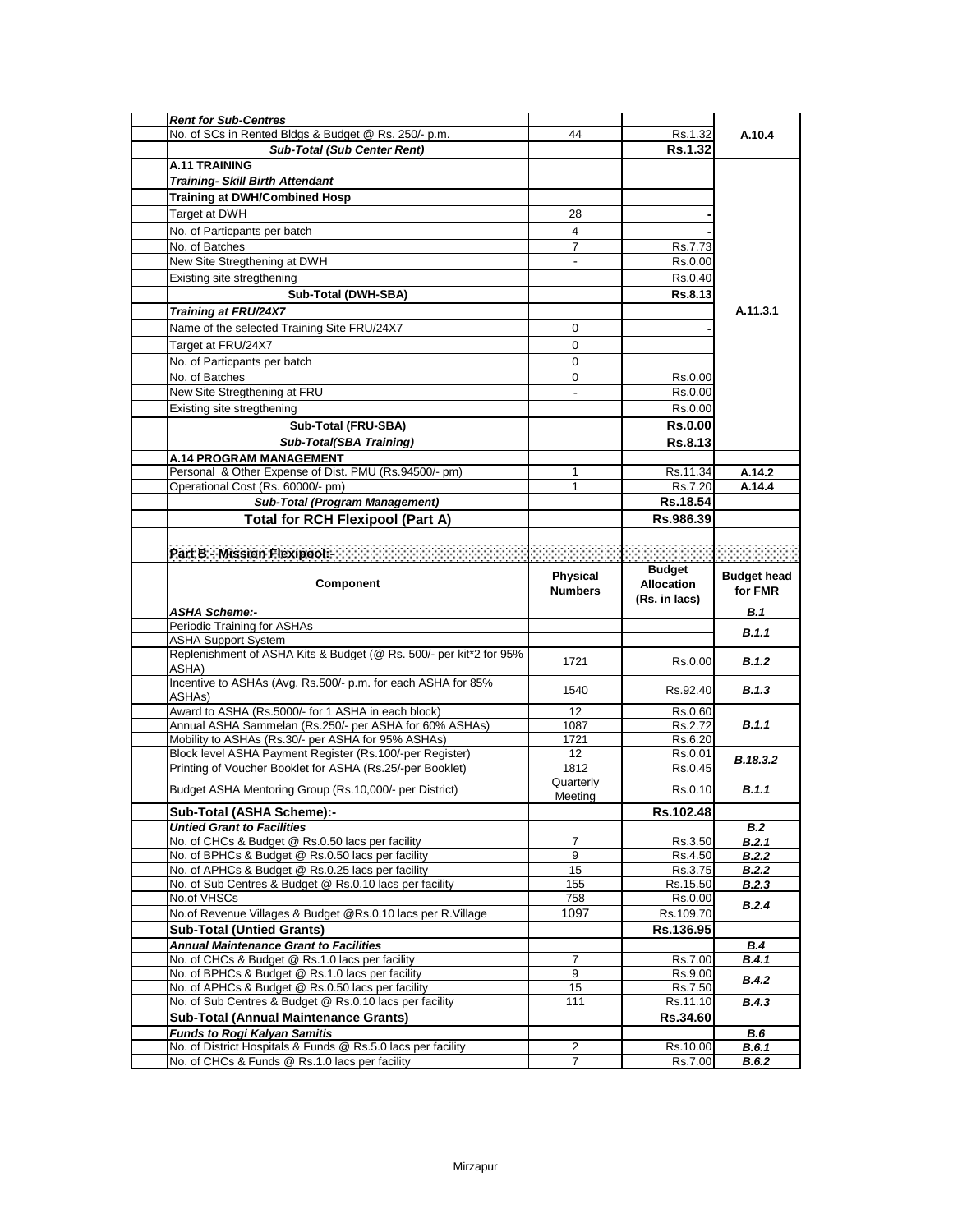| No. of BPHCs & Funds @ Rs.1.0 lacs per facility                                       | 9              | Rs.9.00        | B.6.3           |
|---------------------------------------------------------------------------------------|----------------|----------------|-----------------|
| No. of APHCs & Funds @ Rs.1.00 lacs per facility                                      | 15             | Rs.15.00       | <b>B.6.4</b>    |
| <b>Sub-Total (Funds for RKS)</b>                                                      |                | Rs.41.00       |                 |
| <b>Operationalisation of District Drug Warehouses</b>                                 |                |                |                 |
| Contractual Staff (@Rs.2.94 lacs/yr)                                                  | 0              | Rs.0.00        | <b>B.21</b>     |
| Contingency Expenses (@Rs.2.0 lacs/yr)                                                | 0              | Rs.0.00        |                 |
| Sub-Total (Ope. of District Drug Warehouses)                                          |                | <b>Rs.0.00</b> |                 |
| <b>Mobility Support to DWH &amp; District Combined Hospital</b>                       |                |                | <b>B.27.8</b>   |
| Mobility Support to DWH/DCH @Rs.18000/- Per month.                                    | 1              | Rs.2.16        |                 |
| Sub-Total (Funds for Mobility Support to DWH & DCH)                                   |                | <b>Rs.2.16</b> |                 |
| Mobility Support for Monitoring & Supervision.                                        |                |                |                 |
| Mobility Support to District Community Mobilizer (@Rs.800/-per day X<br>8 days/month) | $\mathbf{1}$   | Rs.0.77        |                 |
| Mobility Support to District Account Manager (@Rs.800/-per day X 6<br>days/month)     | $\mathbf{1}$   | Rs.0.58        | B.18.3.2        |
| Mobility Support to District Programme Manager (@Rs.800/-per day X)<br>8 days/month)  |                | Rs.0.00        |                 |
| Sub-Total(Mobility Support for Monit. & Supervision)                                  |                | <b>Rs.1.34</b> |                 |
| <b>Supervision of ANM/ASHAs</b>                                                       |                |                |                 |
| Vehicle for Mobility @Rs.18000/-month/block                                           | 12             | Rs.25.92       | <b>B.18.3.2</b> |
| Sub-Total (Supervision of ANM/ASHAs)                                                  |                | Rs.25.92       |                 |
| <b>Vehicle Support for Specialist</b>                                                 |                |                |                 |
| One Vehicle for 5 block level facility (@Rs.18000/-month)                             | $\overline{2}$ |                | <b>B.27.8</b>   |
|                                                                                       |                | Rs.4.32        |                 |
| <b>Sub-Total (Vehicle Support for Specialist)</b>                                     |                | <b>Rs.4.32</b> |                 |
| <b>Diesel for Generator for District Hospitals</b>                                    |                |                | <b>B.28</b>     |
| Diesel Support for generator (@Rs.1 lac per month)                                    | $\overline{2}$ | Rs.24.00       |                 |
| <b>Sub-Total (Diesel Support for District Hospital)</b>                               |                | Rs.24.00       |                 |
| Diesel Support for Generator in Fully Functional CHC.                                 |                |                |                 |
| Diesel Support for Fully functional CHC (@Rs.35000/-per month)                        | 7              | Rs.29.40       | <b>B.28</b>     |
| Diesel Support for CHC functional in BPHC building (@Rs.13500/-per<br>month)          | 9              | Rs.14.58       |                 |
| Sub-Total (Diesel Support for fully functional CHCs)                                  |                | Rs.43.98       |                 |
| Saas Bahu Sammelans (1 each at District)                                              |                |                | B.7.1           |
| No. of Sammellans & Budget (@Rs. 1.50 lac. Per District)                              | 1              | Rs.1.50        |                 |
| Sub-Total (Saas Bahu Sammelan)                                                        |                | Rs.1.50        |                 |
| <b>Tehsil level Pradhan Sammelan</b>                                                  |                |                |                 |
| No. of Sammelans & Budget (@Rs.40,000 per Sammelan)                                   | 4              | Rs.1.60        | B.8.2           |
| Sub-Total (Tehsil level Pradhan Sammelan)                                             |                | Rs.1.60        |                 |
| <b>Organization of Swasthya Mela</b>                                                  |                |                |                 |
| Organization of S.Mela @Rs.20000/- Mela/Month at each block.                          | 12             | Rs.28.80       | <b>B.10.1</b>   |
| Sub-Total (Swasthya Mela)                                                             |                | Rs.28.80       |                 |
| <b>Concurrent Audit</b>                                                               |                |                |                 |
| Budget @ Rs. 4000/- per month for 12 months                                           | 1              | Rs.0.48        | <b>B.27.5</b>   |
|                                                                                       |                |                |                 |
| Sub-Total (Concurrent Audit)                                                          |                | <b>Rs.0.48</b> |                 |
| <b>Health Management Information System (HMIS):-</b>                                  |                |                |                 |
| Hiring of Vehicle for District HMIS Nodal Officer (@Rs.800/- Visit)                   | 4              | Rs.0.38        |                 |
| Mobility Support for Block HMIS Nodal Officer (@Rs.600/-month)                        | 12             | Rs.0.86        | <b>B.21</b>     |
| Internet Connectivity @Rs.400/- per month/computer                                    | 14             | Rs.0.67        |                 |
| Consumables & Stationary for Computer, printer (Rs.400/-per<br>month/facility)        | 14             | Rs.0.67        |                 |
| Sub-Total (HMIS)                                                                      |                | Rs.2.59        |                 |
| <b>Programme Management:-</b>                                                         |                |                |                 |
| <b>Expenses at Additional Director level:-</b>                                        |                |                |                 |
| Mobility @Rs.2500/-per District per Month.                                            | 3              | Rs.0.90        |                 |
| Contingency Expenses @Rs.5000/- month.                                                | 1              | Rs.0.60        | B.27.6          |
| Sub-Total (Exp.at Addl.Director level)-                                               |                | <b>Rs.1.50</b> |                 |
| <b>Operational Cost for Block Project Management Unit</b>                             |                |                |                 |
| Honoraria to Block Data Assistant @Rs.8000/-Per Month                                 | 12             | Rs.11.52       |                 |
|                                                                                       |                |                | B.27.1          |
| Communication support to Block Program Manager @Rs.500/-P.M.                          | 12             | Rs.0.72        |                 |
| <b>Sub-Total (Operational Cost for BPMU)</b>                                          |                | Rs.12.24       |                 |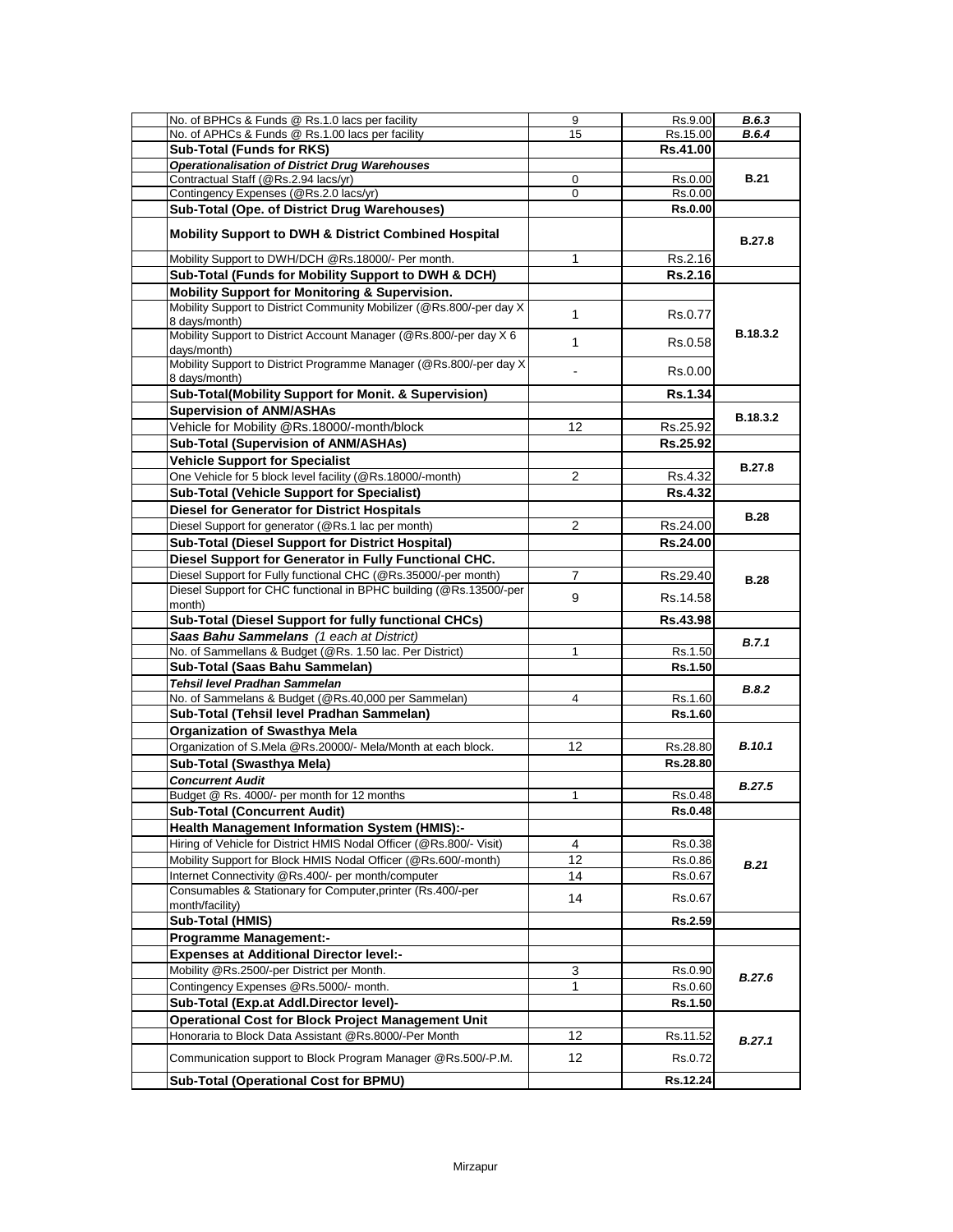|     | <b>Provision of Contractual Staff (AYUSH)</b>                                                                                                                                                                                                                                       |                                                                                                                                                                                                                                                                                                                                                                                                                                                           |                                            |               |
|-----|-------------------------------------------------------------------------------------------------------------------------------------------------------------------------------------------------------------------------------------------------------------------------------------|-----------------------------------------------------------------------------------------------------------------------------------------------------------------------------------------------------------------------------------------------------------------------------------------------------------------------------------------------------------------------------------------------------------------------------------------------------------|--------------------------------------------|---------------|
|     | <b>Position</b>                                                                                                                                                                                                                                                                     | No.                                                                                                                                                                                                                                                                                                                                                                                                                                                       | <b>Budget</b>                              |               |
|     | ISM Lady Doctors (@ Rs.24,000/- per month)                                                                                                                                                                                                                                          | 13                                                                                                                                                                                                                                                                                                                                                                                                                                                        | Rs.46.56                                   | <b>B.14.4</b> |
|     | AYUSH Doctors (@ Rs.24,000/- per month)                                                                                                                                                                                                                                             | 4                                                                                                                                                                                                                                                                                                                                                                                                                                                         |                                            |               |
|     | AYUSH Pharmacists (@ Rs.9,000/- per month)                                                                                                                                                                                                                                          | 15                                                                                                                                                                                                                                                                                                                                                                                                                                                        | Rs.16.20                                   | B.14.1        |
|     | Sub-Total (Contractual Staff - AYUSH)                                                                                                                                                                                                                                               |                                                                                                                                                                                                                                                                                                                                                                                                                                                           | Rs.62.76                                   |               |
|     | Integrated Skill Refresher Training for ANM & LHV.                                                                                                                                                                                                                                  |                                                                                                                                                                                                                                                                                                                                                                                                                                                           |                                            |               |
|     | Total Work load for the year                                                                                                                                                                                                                                                        | 128                                                                                                                                                                                                                                                                                                                                                                                                                                                       |                                            | B.16.3.1      |
|     | Total no. of Proposed Batches & Budget @Rs.165950/- per batch.                                                                                                                                                                                                                      | 8                                                                                                                                                                                                                                                                                                                                                                                                                                                         | Rs. 13.28                                  |               |
|     | Sub-Total (Integrated skill training for ANM/LHV)                                                                                                                                                                                                                                   |                                                                                                                                                                                                                                                                                                                                                                                                                                                           | Rs.13.28                                   |               |
|     | Infrastructure & Manpower for UIP                                                                                                                                                                                                                                                   |                                                                                                                                                                                                                                                                                                                                                                                                                                                           |                                            |               |
|     | Mobile Workshop at Regional Depot @Rs.4 Lac.                                                                                                                                                                                                                                        | 0                                                                                                                                                                                                                                                                                                                                                                                                                                                         | Rs.0.00                                    |               |
|     | Renovation & Electrification of WIC/WIF                                                                                                                                                                                                                                             | $\mathbf{1}$                                                                                                                                                                                                                                                                                                                                                                                                                                              | Rs.0.70                                    |               |
|     | Expansion of Cold Chain Store at Regional/Divisional Depo                                                                                                                                                                                                                           | 1                                                                                                                                                                                                                                                                                                                                                                                                                                                         | Rs.0.50                                    | B.26.5        |
|     | Expansion of Cold Chain Workshop @Rs.50000/-year/District.                                                                                                                                                                                                                          | 1                                                                                                                                                                                                                                                                                                                                                                                                                                                         | Rs.0.50                                    |               |
|     | Mobility Support to Block (1 Vehicle @Rs.800/-per block for 6 days in<br>a month for 12 months)                                                                                                                                                                                     | 12                                                                                                                                                                                                                                                                                                                                                                                                                                                        | Rs.6.91                                    |               |
|     | IVRS System for Tracking of Beneficiaries.                                                                                                                                                                                                                                          | $\mathbf 0$                                                                                                                                                                                                                                                                                                                                                                                                                                               | Rs.0.00                                    | B.18.3.2      |
|     | Sub - Total (Infrasturcture & Manpower for UIP)                                                                                                                                                                                                                                     |                                                                                                                                                                                                                                                                                                                                                                                                                                                           | Rs.8.61                                    |               |
|     |                                                                                                                                                                                                                                                                                     |                                                                                                                                                                                                                                                                                                                                                                                                                                                           |                                            |               |
|     | Total for Mission Flexipool (Part B) : $\{1,1,2,3,4\}$ : $\{1,2,3,4\}$ : $\{1,3,4\}$ : Rs.550.11 : $\{1,2,3,4\}$                                                                                                                                                                    |                                                                                                                                                                                                                                                                                                                                                                                                                                                           |                                            |               |
|     |                                                                                                                                                                                                                                                                                     |                                                                                                                                                                                                                                                                                                                                                                                                                                                           |                                            |               |
| SI. | <b>Component</b>                                                                                                                                                                                                                                                                    | <b>Physical</b><br><b>Numbers</b>                                                                                                                                                                                                                                                                                                                                                                                                                         | <b>Budget</b><br><b>Allocation</b>         |               |
|     | Routine Immunization (Part C) [1999]                                                                                                                                                                                                                                                | $\mathcal{L}^{\mathcal{L}}(\mathcal{L}^{\mathcal{L}}(\mathcal{L}^{\mathcal{L}}(\mathcal{L}^{\mathcal{L}}(\mathcal{L}^{\mathcal{L}}(\mathcal{L}^{\mathcal{L}}(\mathcal{L}^{\mathcal{L}}(\mathcal{L}^{\mathcal{L}}(\mathcal{L}^{\mathcal{L}}(\mathcal{L}^{\mathcal{L}}(\mathcal{L}^{\mathcal{L}}(\mathcal{L}^{\mathcal{L}}(\mathcal{L}^{\mathcal{L}}(\mathcal{L}^{\mathcal{L}}(\mathcal{L}^{\mathcal{L}}(\mathcal{L}^{\mathcal{L}}(\mathcal{L}^{\mathcal{L$ | <u>(Rs. in lacs)</u><br>and the company of |               |
|     |                                                                                                                                                                                                                                                                                     | 22872                                                                                                                                                                                                                                                                                                                                                                                                                                                     |                                            |               |
|     | Total Number of Immunization Sessions to be organized in the District                                                                                                                                                                                                               | Sessions/Year                                                                                                                                                                                                                                                                                                                                                                                                                                             |                                            |               |
|     | Mobility support for supervision: Supervisory visits by district level<br>officers for monitoring and supervision of RI @ Rs 50000 /District for<br>district level officers (this includes POL and maintenance) per year                                                            | 1                                                                                                                                                                                                                                                                                                                                                                                                                                                         | Rs.0.50                                    |               |
|     | Alternate Vaccine delivery @ Rs 50/- sessionx 3 months(April-June)<br>+2 Vehicles /Blocks for 6 days /month for 9 months (July-March 10)                                                                                                                                            | 22872<br>Sessions/Year                                                                                                                                                                                                                                                                                                                                                                                                                                    | Rs.11.44                                   |               |
|     | Focus on Urban slum & underserved areasHiring an ANM @<br>Rs.300/session for four sessions/month/slum of 10000 population and<br>Rs.200/- per month as contingency per slum of i.e. total expense of<br>Rs. 1400/- per month per slum of 10000 population                           | 0 Sessions/Year                                                                                                                                                                                                                                                                                                                                                                                                                                           | Rs.0.00                                    |               |
|     | Mobilization of children by ASHA /RI Mobilizer @ Rs 150/- per                                                                                                                                                                                                                       | 22872                                                                                                                                                                                                                                                                                                                                                                                                                                                     | Rs.34.31                                   |               |
|     | session                                                                                                                                                                                                                                                                             | Sessions/Year                                                                                                                                                                                                                                                                                                                                                                                                                                             |                                            |               |
|     | Support for Computer Assistant for RI reporting (with annual<br>increment of 10% wef from 2010-11Districts @ Rs 8000- 10,000 p.m                                                                                                                                                    | 1                                                                                                                                                                                                                                                                                                                                                                                                                                                         | Rs.1.06                                    |               |
|     | Printing and dissemination of tally sheets, monitoring forms, etc. @<br>Rs 1 /beneficiary                                                                                                                                                                                           | 84067<br>Benefiaceries                                                                                                                                                                                                                                                                                                                                                                                                                                    | Rs.0.84                                    |               |
|     | Quarterly Review & feedback meeting exclusive for RI at district level<br>with one Block MOIC, ICDS CDPO and other stakeholders<br>stakeholders @ Rs 100/- per participant for meeting expenses (lunch,<br>organizational expenses)                                                 | 36                                                                                                                                                                                                                                                                                                                                                                                                                                                        | Rs.0.14                                    |               |
|     | Quarterly Review Meetings at Block level Quarterly Review &<br>feedback meeting for exclusive for RI at Block level @Rs 50/-ppas<br>honorarium for ASHA (travel) and Rs 25 /-person at the disposal of<br>MOIC for meeting expenses (refreshments, stationary and Misc<br>expences) | 2049                                                                                                                                                                                                                                                                                                                                                                                                                                                      | Rs.2.84                                    |               |
|     | District level orientation training for 2 days of ANM, Multipurpose<br>Health worker @ Rs67300/batch with 20 participants in each batch                                                                                                                                             | 6 Batch                                                                                                                                                                                                                                                                                                                                                                                                                                                   | Rs.4.04                                    |               |
|     | One day cold chain handelers training for block level cold chain<br>handlers @ Rs. 26,000 per batch and Rs 3000 for Observer<br>nominated by State                                                                                                                                  | 1Batch                                                                                                                                                                                                                                                                                                                                                                                                                                                    | Rs.0.29                                    |               |
|     | One day Training of block level data handlers by DIO and District Cold<br>chain Officer to train about the reporting formats of Immunization and<br>NRHM Rs 300/Participant/Block                                                                                                   | 12                                                                                                                                                                                                                                                                                                                                                                                                                                                        | Rs.0.04                                    |               |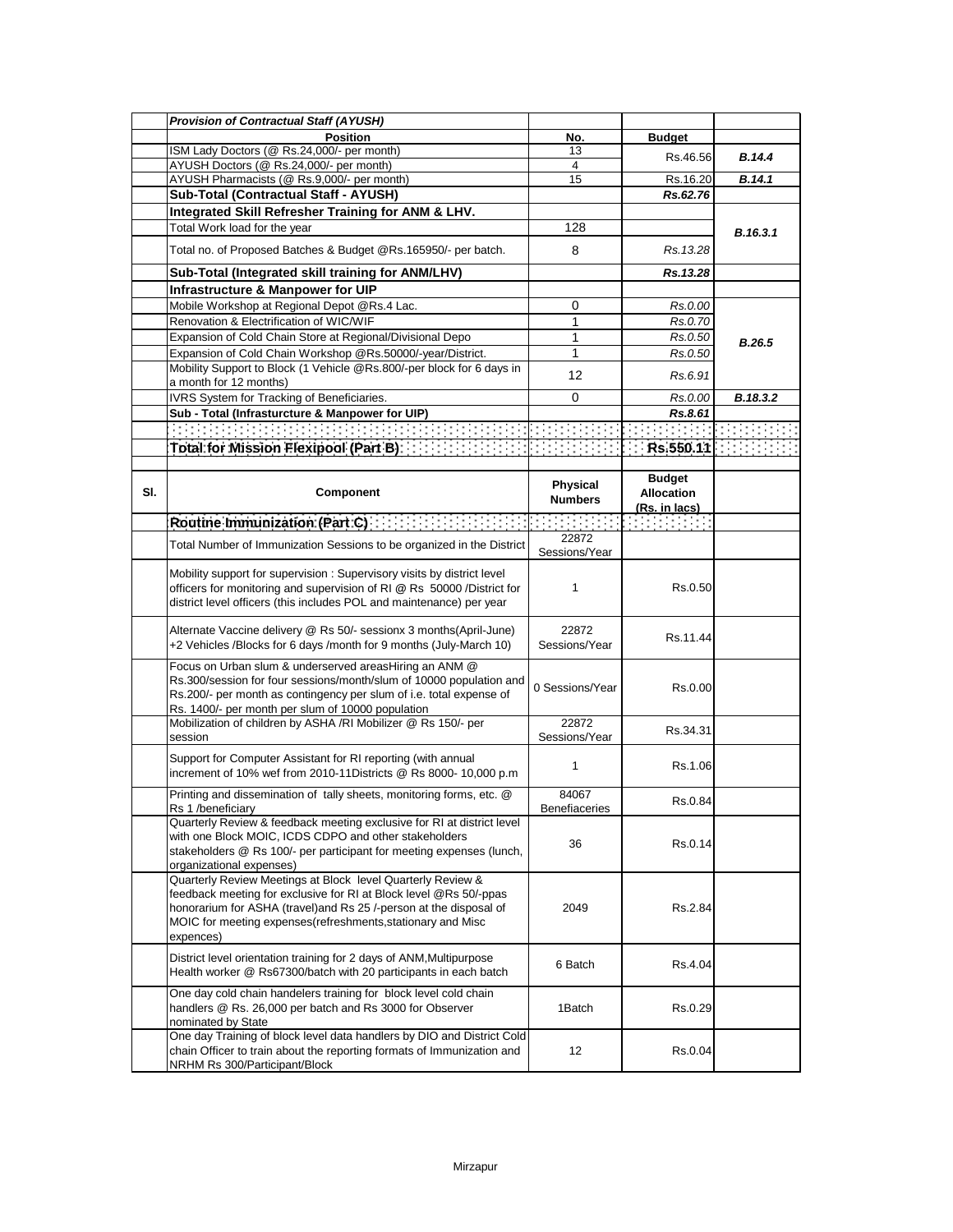|        | Microplanning at SC levelRs 100/- per subcentre (meeting at block<br>level, logistic)                                                                               | 155                               | Rs.0.16                                             |                               |
|--------|---------------------------------------------------------------------------------------------------------------------------------------------------------------------|-----------------------------------|-----------------------------------------------------|-------------------------------|
|        | Microplanning at Block & District levelFor consolidation of microplan<br>at PHC/CHC level @ Rs 1000/- block & at district level @ Rs 2000/-<br>per district         | 1District & 12<br><b>Block</b>    | Rs.0.14                                             |                               |
|        | Consumables for computer including provision for internet access for<br>RIMSRs 400/- Month / Districts                                                              | 1                                 | Rs.0.05                                             |                               |
|        | Red/Black Plastic bags etc, 2 bags per session @ Rs. 2/Bag                                                                                                          | 22872<br>Sessions/Year            | Rs.1.02                                             |                               |
|        | Purchase of Bleach/Hypochlorite solution Rs. 500/vaccine storage<br>point/year X 1000 vaccine storage points                                                        | 13 Vaccine<br>storage points      | Rs.0.07                                             |                               |
|        | Purchase of Twin bucket Rs 400 per PHC/CHC per year                                                                                                                 | 13 Vaccine<br>storage points      | Rs.0.05                                             |                               |
|        | Funds for purchase of small polythene zipper bags to keep vaccines<br>in the vaccine carriers Rs. 0.5/polythene bag X total number of<br>sessions/year +10% wastage | 22872<br>Sessions/Year            | Rs.0.13                                             |                               |
|        | Funds for preparing disposal pit for disposal of sharp immunization<br>waste. Rs. 3500/pit X 500 vaccine storage points                                             | 6                                 | Rs.0.23                                             |                               |
|        | <b>RI</b> subtotal                                                                                                                                                  |                                   | Rs.57.35                                            |                               |
|        | <b>Cold Chain maintenance</b>                                                                                                                                       |                                   |                                                     |                               |
|        | Cold chain maintenance@Rs 500/Block & Rs 10,000/District/Year                                                                                                       | 1District & 12<br><b>Block</b>    | Rs.0.15                                             |                               |
|        | POL for vaccine delivery from State to District and from district to<br>PHC/CHCs@ Rs. 100000/- district/Year)                                                       | 1District                         | Rs.1.00                                             |                               |
|        | <b>Subtotal Cold Chain</b>                                                                                                                                          |                                   | Rs.1.15                                             |                               |
|        | <b>Budget to be released to Division</b>                                                                                                                            |                                   |                                                     |                               |
|        | Three day training of Medical Officers on RI using revised MO training<br>module-6 batches will be conducted at Varanasi RFPTC                                      | 0 Batches                         | Rs.0.00                                             |                               |
|        | TOT batch for cold chain handlers training                                                                                                                          | 0                                 | Rs.0.00                                             |                               |
|        | Operational expenses at Divisional level                                                                                                                            | 1unit                             | Rs.0.25                                             |                               |
|        | <b>Subtotal to Division</b>                                                                                                                                         |                                   | <b>Rs.0.25</b>                                      |                               |
|        | <b>Total in Part C</b>                                                                                                                                              |                                   | Rs.58.75                                            |                               |
|        | Part D - National Program<br>1. NPCB                                                                                                                                |                                   |                                                     |                               |
| SI.    | Component                                                                                                                                                           | <b>Physical</b><br><b>Numbers</b> | <b>Budget</b><br><b>Allocation</b><br>(Rs. in lacs) | <b>Budget Head</b><br>for FMR |
| 1.1    | Govt Sector 30% of Tot. Trgt @531/cat.oprt.(IOL)                                                                                                                    | 2568                              | 1363608                                             |                               |
| 1.2    | NGO Sector 20% of Tot Trgt @ 656/Cat. Oprt.(IOL)                                                                                                                    | 1712                              | 1123072                                             |                               |
| 1.3    | Pvt. Sector 50% of Tot trgt.                                                                                                                                        | 4281                              | $\Omega$                                            |                               |
|        | <b>Sub Total</b>                                                                                                                                                    | 8561                              | 2486680                                             |                               |
|        | SES (Free Spec. to Children) @ of 100/-Spec                                                                                                                         | 892                               | 0                                                   |                               |
|        |                                                                                                                                                                     |                                   |                                                     |                               |
| 2      |                                                                                                                                                                     |                                   |                                                     |                               |
| 3      | Vision Centre @ 50,000/Centre Equipment                                                                                                                             |                                   |                                                     |                               |
| 4<br>5 | Operations other than Cataract<br>Eye Collection @ 500/Cornea.                                                                                                      | 141                               | 141000<br>$\Omega$                                  |                               |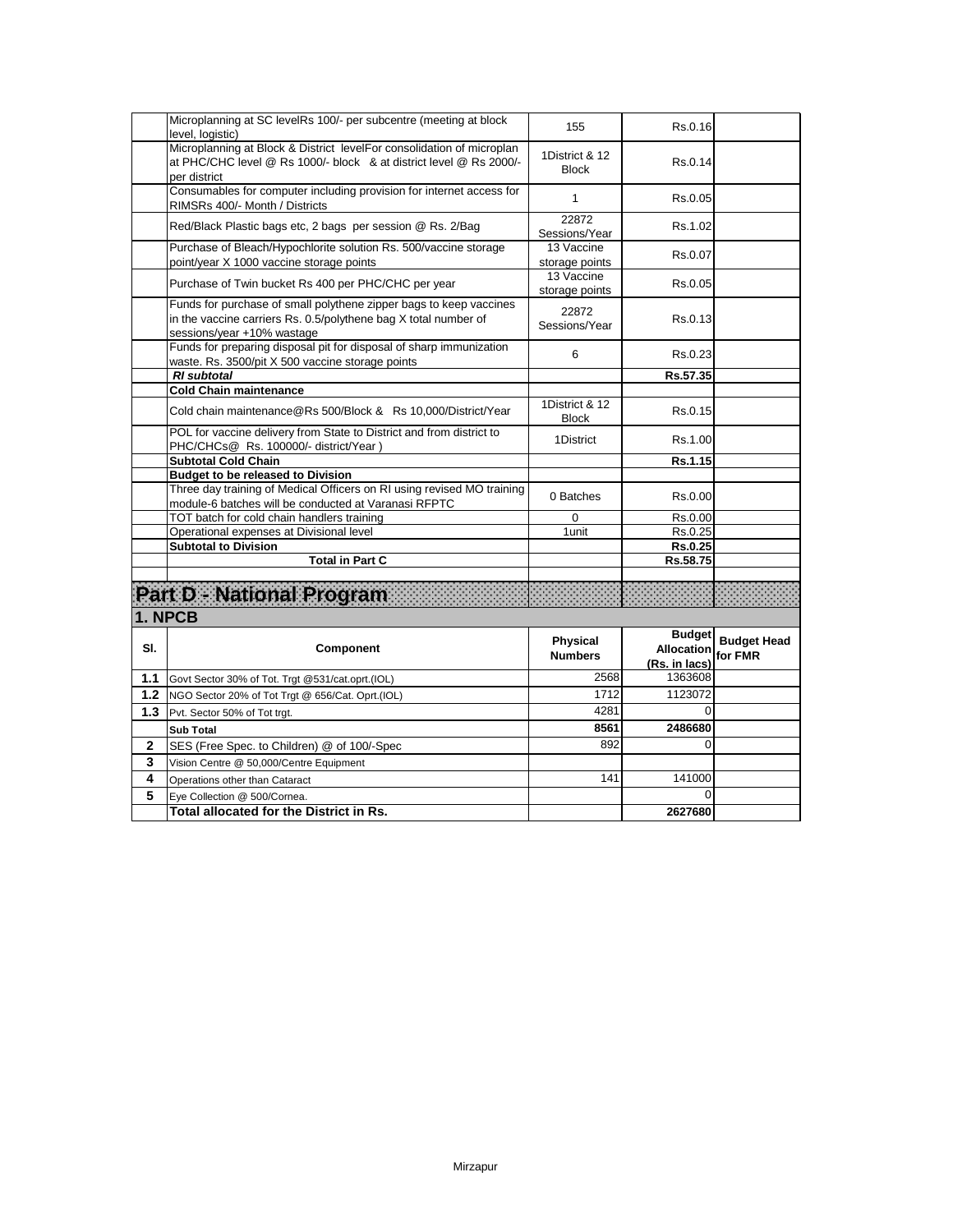|         | 2. RNTCP(WB)                                                                                    |                                   |                                                     |                               |
|---------|-------------------------------------------------------------------------------------------------|-----------------------------------|-----------------------------------------------------|-------------------------------|
| SI.     | Component                                                                                       | <b>Physical</b><br><b>Numbers</b> | <b>Budget</b><br><b>Allocation</b><br>(Rs. in lacs) | <b>Budget Head</b><br>for FMR |
|         | 1 CIVIL WORKS                                                                                   |                                   | 35000                                               |                               |
|         | 2 LABORATORY MATERIALS                                                                          |                                   | 302400                                              |                               |
|         | 3 HONERARIUM                                                                                    |                                   | 406613                                              |                               |
|         | 4 IEC/PUBLICITY                                                                                 |                                   | 149300                                              |                               |
|         | 5 EQUIPMENT MAINTENANCE                                                                         |                                   | 99600                                               |                               |
|         | 6 TRAINING                                                                                      |                                   | 168705                                              |                               |
|         | 7 POL & VEHICLE MAINTENANCE                                                                     |                                   | 120000                                              |                               |
|         | <b>8 VEHICLE HIRING CHARGES</b>                                                                 |                                   | 270000                                              |                               |
|         | 9 NGO/PP SUPPORT                                                                                |                                   | 165000                                              |                               |
|         | 10 MISCELLANEOUS EXPENSES                                                                       |                                   | 264630                                              |                               |
|         | 11 CONTRACTUAL SERVICES                                                                         |                                   | 2706000                                             |                               |
|         | 12 PRINTING                                                                                     |                                   | 135000                                              |                               |
|         | <b>13 RESEARCH &amp; STUDIES</b>                                                                |                                   |                                                     |                               |
|         | <b>14 MEDICAL COLLEGES</b>                                                                      |                                   |                                                     |                               |
|         | 15 PROCUREMENT OF VEHICLES<br><b>16 PROCUREMENT OF EQUIPMENT</b>                                |                                   | 50000                                               |                               |
|         | Sub-TOTAL                                                                                       |                                   |                                                     |                               |
|         |                                                                                                 |                                   | 4872248                                             |                               |
|         | <b>Grand Total</b>                                                                              | 4872248                           |                                                     |                               |
| 3. NLEP |                                                                                                 |                                   |                                                     |                               |
|         | <b>Activities</b>                                                                               | <b>Physical Targets</b>           | <b>Financial</b>                                    |                               |
|         |                                                                                                 |                                   | <b>Allocation</b>                                   |                               |
|         | 1 Contractual Services- Driver                                                                  |                                   |                                                     |                               |
|         | Remuneration @ Rs. 7,000/= P.M.                                                                 |                                   | 0                                                   |                               |
|         | Sub total                                                                                       |                                   | 0                                                   |                               |
|         | 2 Office Maintenance                                                                            |                                   |                                                     |                               |
|         | Telephone/Fax/Internet @ Rs. 15,000/= P.A.                                                      |                                   | 15000                                               |                               |
|         | Office Operation & Maintenance @ Rs. 18,000/= P.A.<br>Consum-ables Stationery @ Rs. 24,000 P.A. |                                   | 18000                                               |                               |
|         | Maintenance of Office Equipment & Furniture etc.                                                |                                   | 24000<br>15000                                      |                               |
|         | Sub total                                                                                       |                                   | 72000                                               |                               |
|         | 3 Mobility-                                                                                     |                                   |                                                     |                               |
|         | Vehicle operation / hiring of 1 Vehicle @ Rs 75000 P.A.                                         |                                   | 75000                                               |                               |
|         | Sub total                                                                                       |                                   | 75000                                               |                               |
|         | 4 Training                                                                                      |                                   |                                                     |                               |
|         | 4 Days' Training of newly recruited Medical Officers @ Rs 28,000 per<br>batch of 30 trainees    | 15                                | 14000                                               |                               |
|         | 3 Days' Training of newly recruited Health Workers @ Rs 24,000 per<br>batch of 30 trainees      | 15                                | 12000                                               |                               |
|         | 2 Days' Refresher Training of Medical Officers @ Rs 16,000 per batch<br>of 30 trainees          | 60                                |                                                     |                               |
|         | 2 Days' Refresher Training of Health Workers @ Rs 16,000 per                                    |                                   |                                                     |                               |
|         | batch of 30 trainees                                                                            | 60                                | 80000                                               |                               |
|         | Sub total                                                                                       |                                   | 106000                                              |                               |
|         | 5 Procurement                                                                                   |                                   |                                                     |                               |
|         | Supportive medicines and other items for patients @ Rs39 per patient<br>under treatment         |                                   | 16000                                               |                               |
|         | Splints, Crutches, Items for Deformity Patients Rs. 15/= per patient<br>under treatment         |                                   | 6000                                                |                               |
|         | Patient Welfare Rs. 26/= per patient under treatment                                            |                                   | 10700                                               |                               |
|         | Printing of forms @ Rs. 39/= per patient under treatment                                        |                                   | 16000                                               |                               |
|         | Sub total                                                                                       |                                   | 48700                                               |                               |
|         | <b>6 IEC Activities</b>                                                                         |                                   |                                                     |                               |
|         | Rallies @ Rs. 5,000/= each                                                                      |                                   | 10000                                               |                               |
|         | School Quiz @ Rs. 1000/= each                                                                   |                                   | 10000                                               |                               |
|         | IPC workshops of ASHA @ Rs. 5000/= each                                                         |                                   | 10000                                               |                               |
|         | Health Mela in local festivals, Melas etc. @ Rs. 5,000/= each                                   |                                   | 5000                                                |                               |
|         | Sub total                                                                                       |                                   | 35000                                               |                               |
| 7       | <b>Urban Leprosy Project</b>                                                                    |                                   |                                                     |                               |
|         | <b>Supportive Medicines</b>                                                                     |                                   | 9000                                                |                               |
|         | Monitoring & Supervision                                                                        |                                   | 6000                                                |                               |
|         | MDT delivery & follow-up services                                                               |                                   | 11300                                               |                               |
|         | Sub total                                                                                       |                                   | 26300                                               |                               |
|         | 8 Incentive to Ashas                                                                            |                                   | 35500                                               |                               |
|         | 9 Review Meetings                                                                               |                                   | 18000                                               |                               |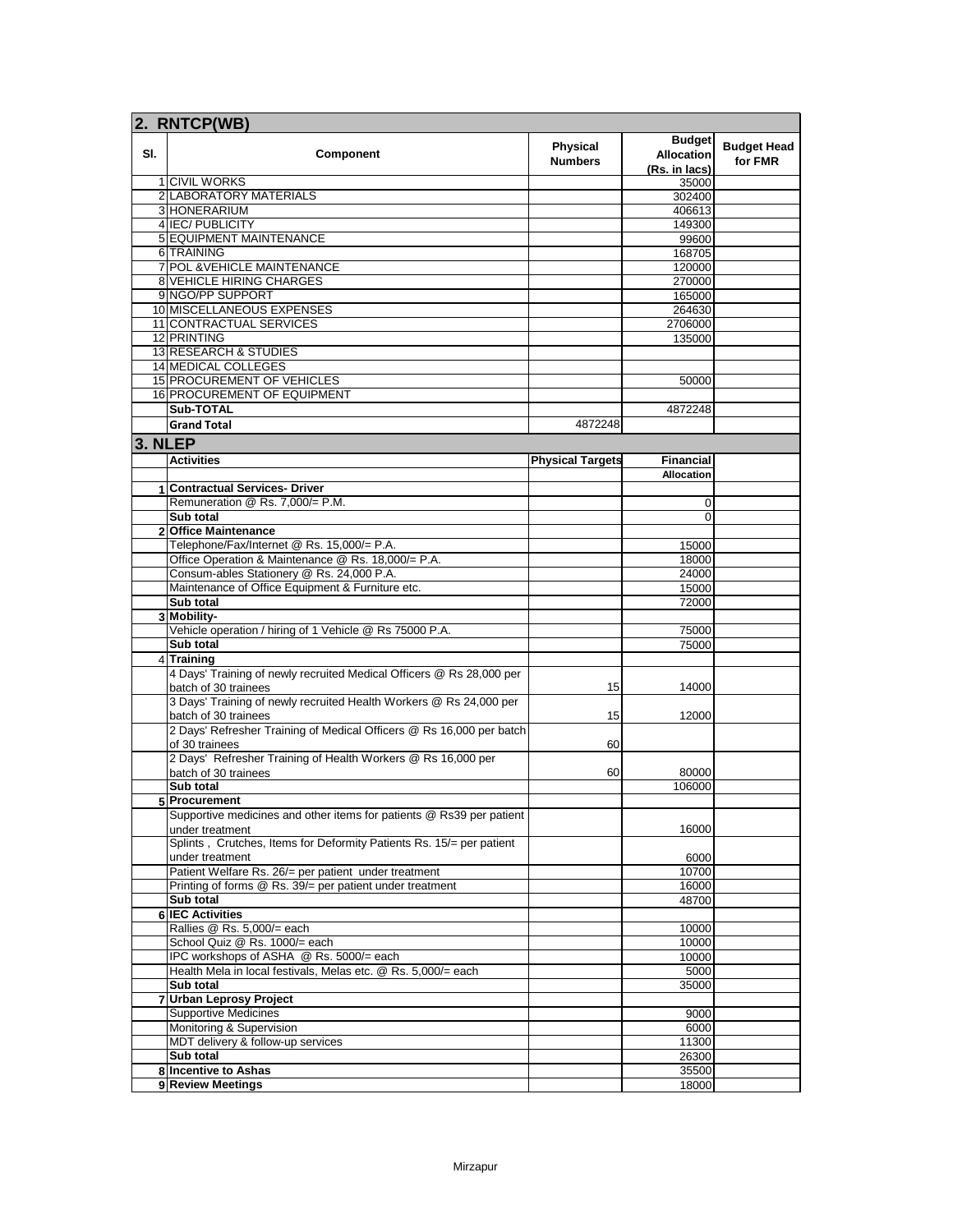|     | 10 Disability Prevention & Medical Rehabilitation                                           |                |                        |                    |
|-----|---------------------------------------------------------------------------------------------|----------------|------------------------|--------------------|
|     | Screening Camp for selection of RCS patients                                                |                | 0                      |                    |
|     | Screening Camp - miscellaneous expenses                                                     |                | 0                      |                    |
|     | Screening Camp- Self Care Kits & patient Welfare items                                      |                | 0                      |                    |
|     | Sub total<br>11 Cash Assistance                                                             |                | 0                      |                    |
|     | Cash assistance- POL for Vehicle                                                            |                | 20000                  |                    |
|     | Cash assistance- TA DA for Leprosy Staff                                                    |                | 60000                  |                    |
|     | Sub total                                                                                   |                | 80000                  |                    |
|     | <b>Grand Total</b>                                                                          |                | 496500                 |                    |
|     | 4. NVBDCP                                                                                   |                |                        |                    |
| S1. | <b>Activity Proposed</b>                                                                    | Physical       |                        | Budget Budget head |
| No. |                                                                                             | <b>Numbers</b> | <b>Allocation</b> (Rs. | for FMR            |
|     |                                                                                             |                | In lacs)               |                    |
|     | 1 DBS (Domestic Budgetary Support)                                                          |                |                        |                    |
|     |                                                                                             |                |                        |                    |
|     | 1.1 Malaria                                                                                 |                |                        |                    |
|     | Incentive to ASHA                                                                           |                | 975000                 |                    |
|     | Training                                                                                    |                | 73000                  |                    |
|     | Monitoring & Supervision                                                                    |                | 50000                  |                    |
|     | BCC/IEC Anti Malaria Month                                                                  |                | 50000                  |                    |
|     | Malaria: Total                                                                              |                | 173000                 |                    |
|     | 1.2 Elimination of Lymphatic Filarisis                                                      |                |                        |                    |
|     |                                                                                             |                |                        |                    |
|     | Training of MO's                                                                            |                | 31667.5                |                    |
|     | Training of Paramedical / Supervisor                                                        |                | 95002.5                |                    |
|     | Night Survey                                                                                |                | 47000                  |                    |
|     | POL/Mobility                                                                                |                | 50000                  |                    |
|     | Training of drug Disrtibuters                                                               |                | 193200                 |                    |
|     | Honorarium of drug distributers                                                             |                | 539350                 |                    |
|     | Honorrium of Supervisors                                                                    |                | 63050.5                |                    |
|     |                                                                                             |                | 50000                  |                    |
|     | <b>Morbity Management</b><br>Inter Sectoral Conver. & social mobilization in Ly. Filariasis |                |                        |                    |
|     | from malaria BCC/IEC                                                                        |                | 140000                 |                    |
|     | Filaria: Total                                                                              |                |                        |                    |
|     |                                                                                             |                | 1209270.5              |                    |
|     | 1.3 Dengue/ Chikungunya                                                                     |                |                        |                    |
|     | Apex Referral Lab                                                                           |                |                        |                    |
|     | sentinel surveillance Hospital                                                              |                |                        |                    |
|     | Epidemic Preparedness & rapid response                                                      |                |                        |                    |
|     | <b>Training Workshop</b>                                                                    |                |                        |                    |
|     | Dengue/ Chikungunya from malaria BCC/IEC                                                    |                |                        |                    |
|     | Dengue/ Chikungunya: Total                                                                  |                | 0                      |                    |
|     | $1.4$ AES/JE                                                                                |                |                        |                    |
|     |                                                                                             |                |                        |                    |
|     | Strengthing of Surveillance Treatment facilities                                            |                |                        |                    |
|     | Strengthing of Surveillance diagnosis JE lab facilities                                     |                |                        |                    |
|     | Capacity building / Traiging                                                                |                |                        |                    |
|     | monitoring and Supervision                                                                  |                |                        |                    |
|     | Communi. Awareness in JE/AES from Malaria BCC/IEC                                           |                |                        |                    |
|     |                                                                                             |                |                        |                    |
|     | AES/JE: Total                                                                               |                | 0                      |                    |
|     | 2 Kala-azar                                                                                 |                |                        |                    |
|     | Kalazar Survey                                                                              |                |                        |                    |
|     |                                                                                             |                |                        |                    |
|     | Kalazar Fortnight Campain                                                                   |                |                        |                    |
|     | IEC/BCC                                                                                     |                |                        |                    |
|     | Labour Charges                                                                              |                |                        |                    |
|     | Total Kala-azar                                                                             |                | 0                      |                    |